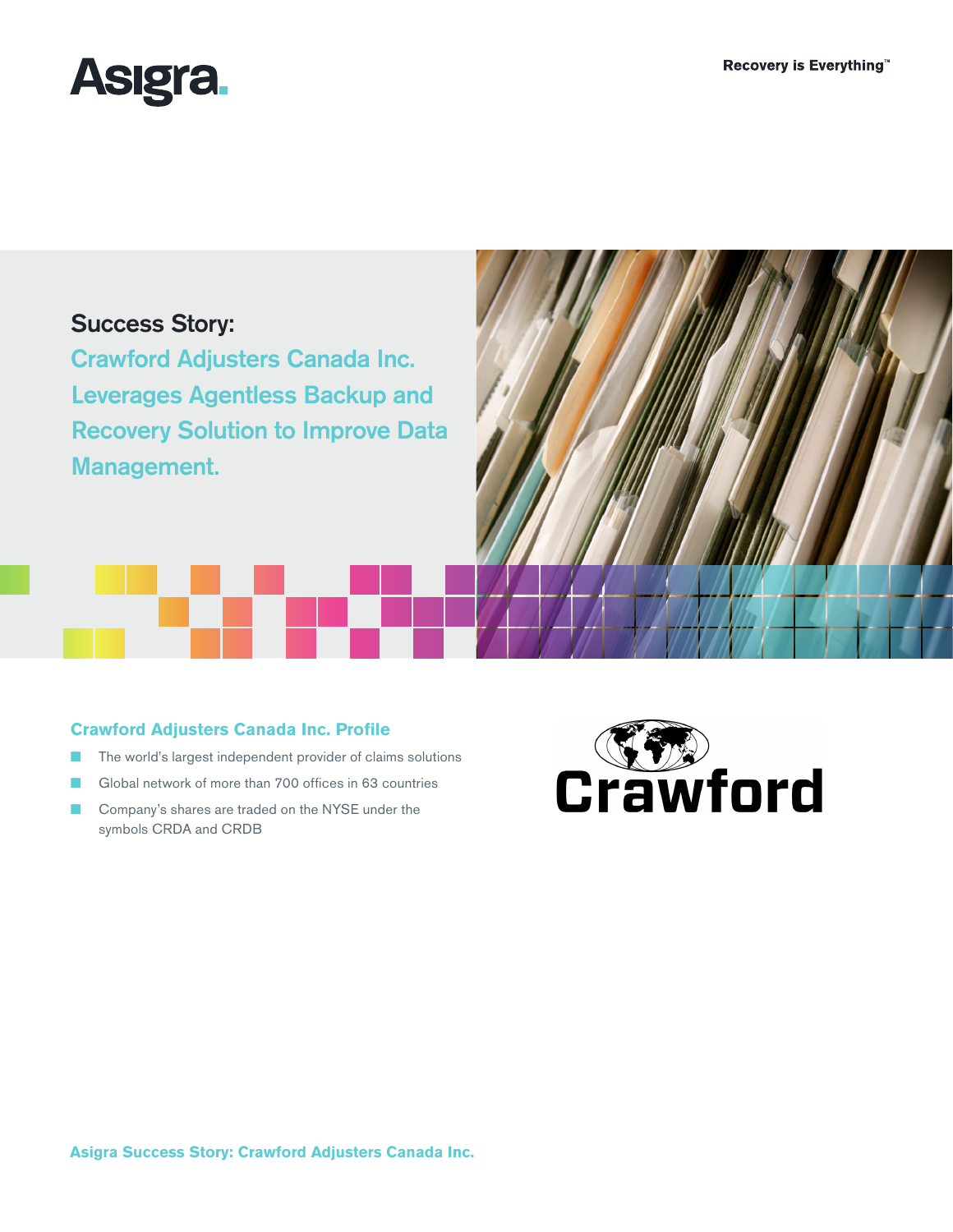

#### **Overview**

Crawford Adjusters Canada (CAC), a wholly-owned subsidiary of Crawford & Company, the world's largest independent provider of claims management solutions, is using Asigra Cloud Backup™ and Recovery software to address disaster recovery requirements, gain increased management capabilities, and achieve Sarbanes-Oxley compliance associated with the storage and quick retrieval of company data.



## **Achieve Compliance in a Cost-Effective Manner, with Minimized Infrastructure Complexity**

Crawford's Canadian organization had previously used local backup methods at each of their remote facilities. A closer investigation by corporate personnel determined that these remote backups were either not being performed on a regular basis or not being done reliably. The risk of data loss was high and unacceptable.

### **Asigra Cloud Backup and Recovery Software provided by E-ternity business Continuity Consultants**

CAC decided to investigate other means of protecting their remote office data. After due diligence, Crawford Adjusters turned to Asigra's Cloud Backup and Recovery software to protect data on servers and workstations at each of its 70+ locations across the country. Asigra enables scheduled and secure off-site data protection for business continuance and to meet regulatory needs.

The solution improved data management capabilities throughout the organization. Claims adjudication, policy, adjustment and other business-critical corporate data is protected with an automated

backup encrypted "at-rest" and "in-flight" to an off-site data vault where it is available for restoration 24x7 in the event of an emergency or major disaster. The latest generation is available locally for quick restores of files, individual emails or mail boxes.

Crawford Adjuster's goal was to achieve compliance in a cost-effective manner, with minimized infrastructure complexity. Asigra Cloud Backup, and the real-world expertise of service providers like E-ternity enabled them to protect their enterprise data with an agentless, encrypted off-site searchable archiving solution that provides a quick, automated, and secure method to address Sarbanes-Oxley requirements and needs for business continuance.

"Asigra Cloud Backup and Recovery software delivers an automated solution that eliminates the risks associated with backing up distributed information from all our offices across the country, bringing us the only disaster recovery solution that meets our high standards for guaranteeing compliance, security and ease-of-use," said Scott Sutherland, Vice President of Information Technology of Crawford Adjusters Canada.

"Crawford Adjusters Canada has always been a forward-thinking organization from an IT perspective. They recognized that to continue to maintain their competitive advantage, modifying their Disaster Recovery Plan was the next logical step," said Greg Onoprijenko, Managing Director Sales at E-ternity Business Continuity Consultants Inc. "Our team found great synergies withCrawford's team and as a result, we were able to develop a solution that successfully met their needs with an implementation schedule that fell within their timelines."

"Asigra's agentless capabilities, superior pricing model and positive recommendations from industry experts allowed us to confidently select them to securely protect our corporate data."

# **Scott Sutherland, Vice President of IT, Crawford Adjusters Canada**

Asigra Cloud Backup is a WAN platform solution that delivers backup/restore service as a utility. Working closely with E-ternity, a Mississauga, Ontario-based organization that specializes in business continuity solutions and services, Crawford installed Asigra's agentless client software on only one node at each